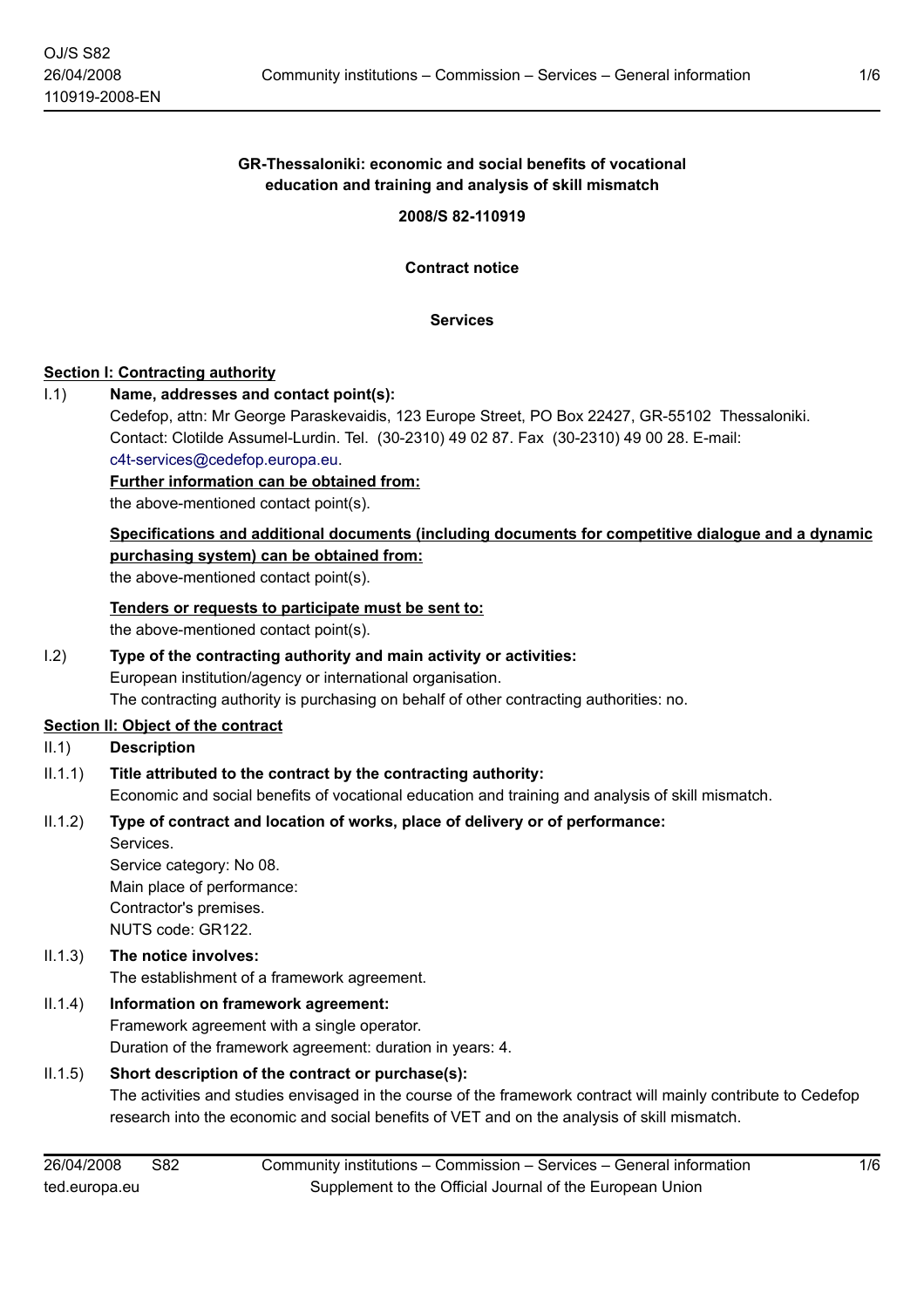| IL.1.6)  | <b>Common procurement vocabulary (CPV):</b><br>73000000.                                                                                                                                                                                                                                                                                                                                                                    |  |  |  |
|----------|-----------------------------------------------------------------------------------------------------------------------------------------------------------------------------------------------------------------------------------------------------------------------------------------------------------------------------------------------------------------------------------------------------------------------------|--|--|--|
| II.1.7)  | <b>Contract covered by the Government Procurement Agreement (GPA):</b><br>Yes.                                                                                                                                                                                                                                                                                                                                              |  |  |  |
| II.1.8)  | <b>Division into lots:</b><br>Yes.                                                                                                                                                                                                                                                                                                                                                                                          |  |  |  |
| II.1.9)  | Tenders should be submitted for: 1 or more lots.<br>Variants will be accepted:<br>No.                                                                                                                                                                                                                                                                                                                                       |  |  |  |
| II.2)    | Quantity or scope of the contract                                                                                                                                                                                                                                                                                                                                                                                           |  |  |  |
| IL2.1)   | Total quantity or scope:<br>Total budget estimation for the 4-year duration of the framework contract and for the 7 lots: EUR 1 372 800.                                                                                                                                                                                                                                                                                    |  |  |  |
| 11.2.2)  | <b>Options:</b><br>No.                                                                                                                                                                                                                                                                                                                                                                                                      |  |  |  |
| II.3)    | Duration of the contract or time-limit for completion:<br>Duration in months: 12 (from the award of the contract).                                                                                                                                                                                                                                                                                                          |  |  |  |
|          | <b>Information about lots</b>                                                                                                                                                                                                                                                                                                                                                                                               |  |  |  |
| Lot No 1 |                                                                                                                                                                                                                                                                                                                                                                                                                             |  |  |  |
|          | Title: Economic benefits of VET for individuals                                                                                                                                                                                                                                                                                                                                                                             |  |  |  |
| 1)       | <b>Short description:</b><br>This research is meant to investigate the economic returns to vocational education and training for individuals.<br>The approach to returns is dynamic and comprehensive and includes financial (wage) returns and wage profiles<br>and the impact on employment and careers (employment chances, employment status, career advancement<br>possibilities) in the short, medium and long terms. |  |  |  |
| 2)       | <b>Common procurement vocabulary (CPV):</b><br>73000000.                                                                                                                                                                                                                                                                                                                                                                    |  |  |  |
| 3)       | <b>Quantity or scope:</b><br>Total estimated budget available for this activity: EUR 148 500.                                                                                                                                                                                                                                                                                                                               |  |  |  |
| Lot No 2 |                                                                                                                                                                                                                                                                                                                                                                                                                             |  |  |  |
|          | Title: Economic benefits of VET for employers and economic sectors                                                                                                                                                                                                                                                                                                                                                          |  |  |  |
|          |                                                                                                                                                                                                                                                                                                                                                                                                                             |  |  |  |

#### 1) **Short description:**

The question addressed in this research is: what are the net economic benefits of VET for employers and for economic sectors? Firms and sectors can draw advantage not only from their own investments in VET, but also from the VET provision which they have not financed. The aim is to analyse the specific contribution of VET (both initial and continuing) in generating economic benefits for employers and economic sectors in the short, medium and long terms.

# 2) **Common procurement vocabulary (CPV):**

# 73000000.

3) **Quantity or scope:**

Total estimated budget available for this activity: EUR 187 000.

# Lot No 3

| 26/04/2008    | S82 | Community institutions - Commission - Services - General information |
|---------------|-----|----------------------------------------------------------------------|
| ted.europa.eu |     | Supplement to the Official Journal of the European Union             |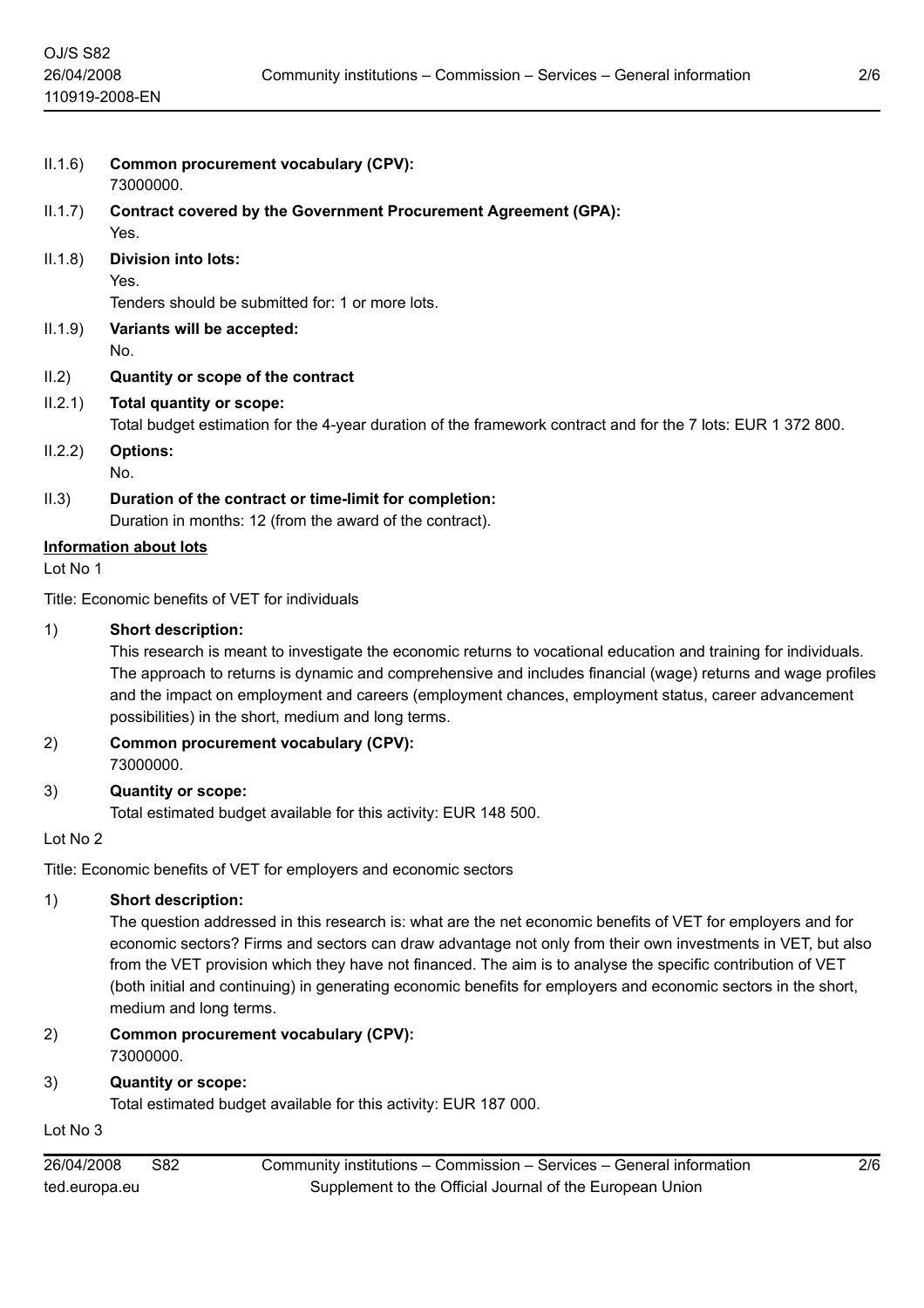Title: Economic benefits of VET at macro level and for social groups and communities

### 1) **Short description:**

The question addressed in this research is: what are the net economic benefits of investing in VET for society as a whole and for social groups and communities? The aim is to analyse the specific contribution of VET (both initial and continuing) in generating economic benefits for social groups and communities, for the society at country level and for the European Union, in the short, medium and long terms.

#### 2) **Common procurement vocabulary (CPV):** 73000000.

# 3) **Quantity or scope:**

Total estimated budget available for this activity: EUR 203 500.

#### Lot No 4

Title: Social benefits of VET for individuals

# 1) **Short description:**

This research should analyse the impacts of different programme orientation (general and vocational) and of learning at different ages and life stages on various social benefits which may accrue to individuals. The aim is to analyse the specific contribution of VET (both initial and continuing) in generating social benefits for the individual in the short, medium and long terms.

2) **Common procurement vocabulary (CPV):** 73000000.

# 3) **Quantity or scope:**

Total estimated budget available for this activity: EUR 181 500.

Lot No 5

Title: Social benefits of VET for employers and economic sectors

# 1) **Short description:**

The question addressed in this research is: what are the social benefits of VET for employers and for economic sectors? Firms and sectors can draw advantage not only from their own investments in VET, but also from the VET provision which they have not financed. The aim is to analyse the specific contribution of VET (both initial and continuing) in generating social benefits for employers and economic sectors in the short, medium and long terms.

# 2) **Common procurement vocabulary (CPV):**

73000000.

# 3) **Quantity or scope:**

Total estimated budget available for this activity: EUR 193 600.

#### Lot No 6

Title: Social benefits of VET for social groups, communities and society

# 1) **Short description:**

This research should analyse the impacts of different programme orientation (general, vocational) and of learning at different ages and life stages on various macro-social benefits. The aim is to analyse the specific contribution of VET (both initial and continuing) in generating social benefits for social groups, communities and society in the short, medium and long terms.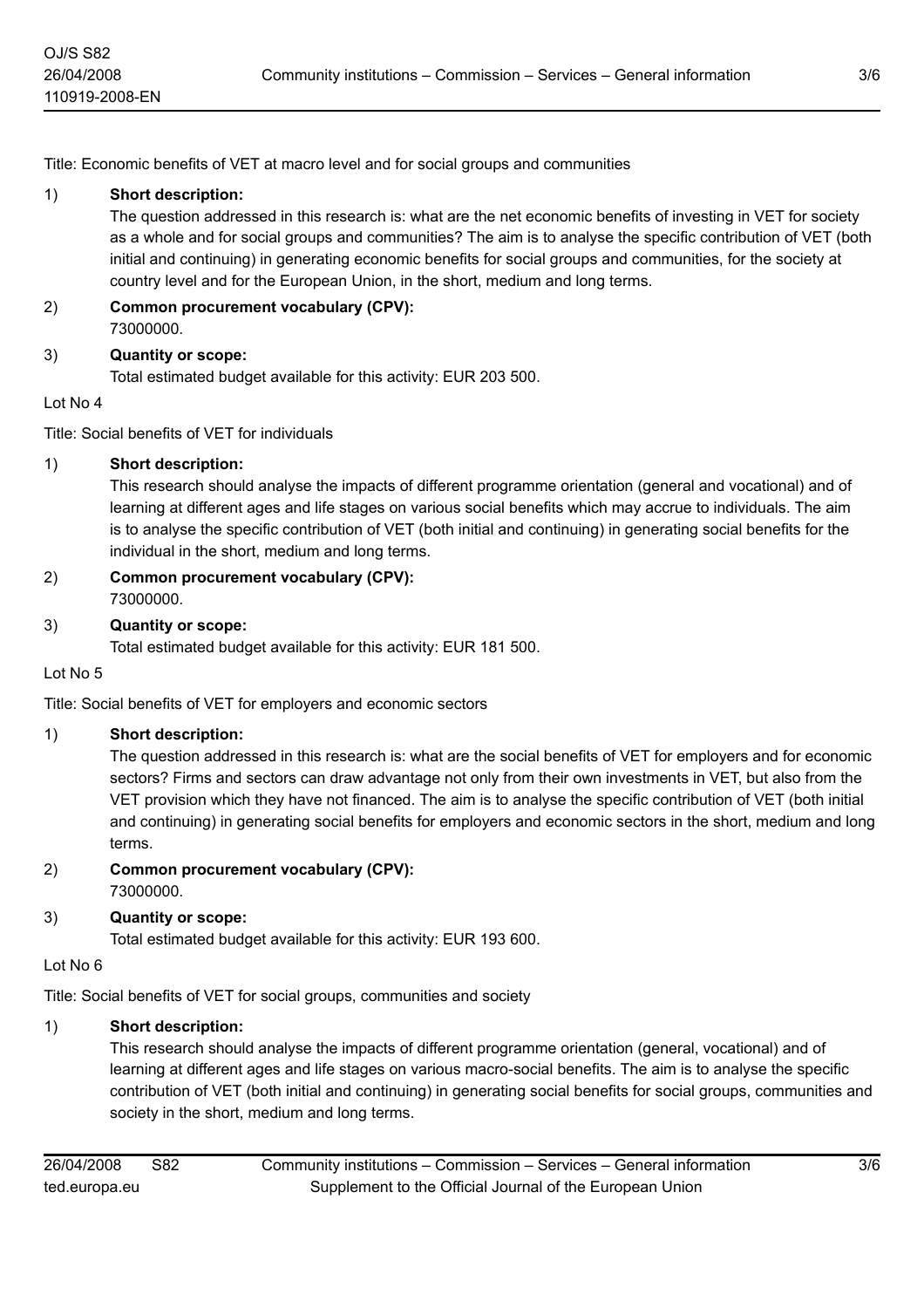| 2)         | Common procurement vocabulary (CPV):<br>73000000.                                                                                                                                                                                                                                                                                                                                                                                                                                                                              |  |  |  |
|------------|--------------------------------------------------------------------------------------------------------------------------------------------------------------------------------------------------------------------------------------------------------------------------------------------------------------------------------------------------------------------------------------------------------------------------------------------------------------------------------------------------------------------------------|--|--|--|
| 3)         | <b>Quantity or scope:</b><br>Total estimated budget available for this activity: EUR 194 700.                                                                                                                                                                                                                                                                                                                                                                                                                                  |  |  |  |
| Lot No 7   |                                                                                                                                                                                                                                                                                                                                                                                                                                                                                                                                |  |  |  |
|            | Title: Determinants and consequences of skill mismatch and policy implications                                                                                                                                                                                                                                                                                                                                                                                                                                                 |  |  |  |
| 1)         | <b>Short description:</b><br>The question addressed in this research is: how can the determinants of skill mismatch and its short-, medium-<br>and long-term consequences be assessed at various levels of analysis and what are the implications for policy?                                                                                                                                                                                                                                                                  |  |  |  |
| 2)         | <b>Common procurement vocabulary (CPV):</b><br>73000000.                                                                                                                                                                                                                                                                                                                                                                                                                                                                       |  |  |  |
| 3)         | <b>Quantity or scope:</b><br>Total estimated budget available for this activity: EUR 264 000.                                                                                                                                                                                                                                                                                                                                                                                                                                  |  |  |  |
| III.1)     | Section III: Legal, economic, financial and technical information<br><b>Conditions relating to the contract</b>                                                                                                                                                                                                                                                                                                                                                                                                                |  |  |  |
| III.1.1)   | Deposits and guarantees required:<br>See tender documents.                                                                                                                                                                                                                                                                                                                                                                                                                                                                     |  |  |  |
| III.1.2)   | Main financing conditions and payment arrangements and/or reference to the relevant provisions<br>regulating them:<br>See tender documents.                                                                                                                                                                                                                                                                                                                                                                                    |  |  |  |
| III.1.3)   | Legal form to be taken by the group of economic operators to whom the contract is to be awarded:<br>See tender documents.                                                                                                                                                                                                                                                                                                                                                                                                      |  |  |  |
| III.1.4)   | Other particular conditions to which the performance of the contract is subject:<br>Yes.                                                                                                                                                                                                                                                                                                                                                                                                                                       |  |  |  |
|            | Any subcontracting/subcontractor must be approved by Cedefop, either by accepting the tenderer's<br>tender, or, if proposed by the contractor after contract signature, in writing by an exchange of letters. The<br>subcontracting/subcontractor will be accepted only if it is judged necessary and does not lead to distortion of<br>competition. If awarded, the contract will be signed by the tenderer, who will be 'vis-à-vis' Cedefop, the only<br>contracting party responsible for the performance of this contract. |  |  |  |
| III.2)     | <b>Conditions for participation</b>                                                                                                                                                                                                                                                                                                                                                                                                                                                                                            |  |  |  |
| III.2.1)   | Personal situation of economic operators, including requirements relating to enrolment on professional<br>or trade registers:<br>Information and formalities necessary for evaluating if requirements are met:<br>See tender documents.                                                                                                                                                                                                                                                                                        |  |  |  |
| III.2.2)   | <b>Economic and financial capacity:</b><br>Information and formalities necessary for evaluating if requirements are met:<br>See tender documents.                                                                                                                                                                                                                                                                                                                                                                              |  |  |  |
| III.2.3)   | <b>Technical capacity:</b><br>Information and formalities necessary for evaluating if requirements are met:<br>See tender documents.                                                                                                                                                                                                                                                                                                                                                                                           |  |  |  |
| III.2.4)   | <b>Reserved contracts:</b><br>No.                                                                                                                                                                                                                                                                                                                                                                                                                                                                                              |  |  |  |
| 26/04/2008 | Community institutions - Commission - Services - General information<br>4/6<br>S82                                                                                                                                                                                                                                                                                                                                                                                                                                             |  |  |  |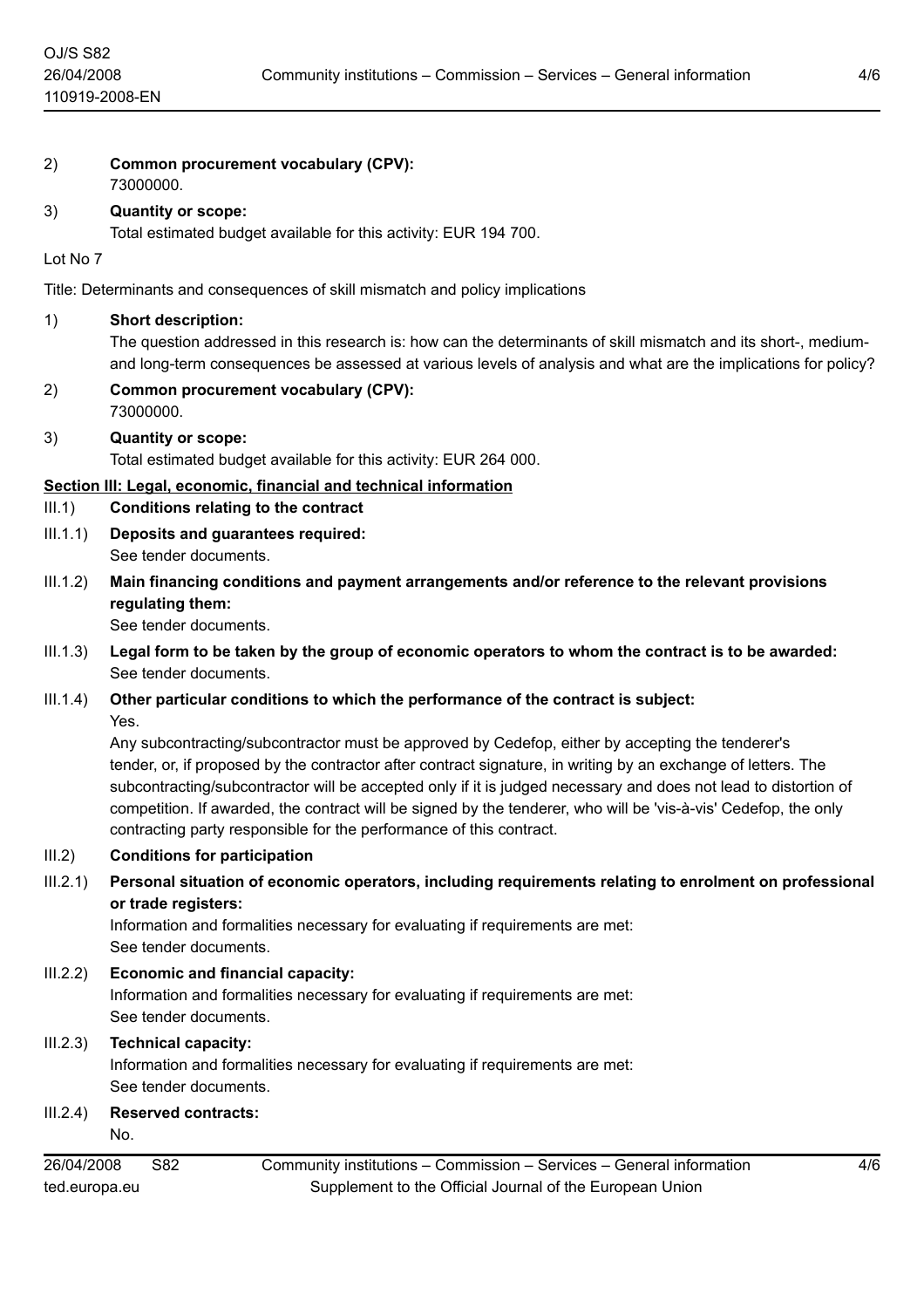- III.3) **Conditions specific to services contracts**
- III.3.1) **Execution of the service is reserved to a particular profession:** No.
- III.3.2) **Legal entities should indicate the names and professional qualifications of the staff responsible for the execution of the service:** Yes.

#### **Section IV: Procedure**

OJ/S S82 26/04/2008

- IV.1) **Type of procedure**
- IV.1.1) **Type of procedure:** Open.
- IV.2) **Award criteria**

#### IV.2.1) **Award criteria:**

The most economically advantageous tender in terms of the criteria stated in the specifications, in the invitation to tender or to negotiate or in the descriptive document.

IV.2.2) **An electronic auction will be used:** No.

#### IV.3) **Administrative information**

- IV.3.1) **File reference number attributed by the contracting authority:** AO/RPA/PDE-GUTCH-JVLOO/VETBenefits -skillmismatch/007/08.
- IV.3.2) **Previous publication(s) concerning the same contract:** No.
- IV.3.3) **Conditions for obtaining specifications and additional documents or descriptive document:** Time-limit for receipt of requests for documents or for accessing documents: 26.5.2008. Payable documents: no.
- IV.3.4) **Time-limit for receipt of tenders or requests to participate:** 9.6.2008 (17:00).
- IV.3.6) **Language(s) in which tenders or requests to participate may be drawn up:** Bulgarian, Czech, Danish, Dutch, English, Estonian, Finnish, French, German, Greek, Hungarian, Irish, Italian, Latvian, Lithuanian, Maltese, Polish, Portuguese, Romanian, Slovak, Slovenian, Spanish and Swedish.
- IV.3.7) **Minimum time frame during which the tenderer must maintain the tender:** Duration in months: 6 (from the date stated for receipt of tenders).
- IV.3.8) **Conditions for opening tenders:**

23.6.2008 (11:00).

Place: Cedefop premises.

Persons authorised to be present at the opening of tenders: yes.

Each tenderer may be represented at the opening of tenders by 1 person. The name of the person attending the opening must be notified in writing by fax (Fax No (30-2310) 49 00 28) or by e-mail (C4T-services@cedefop.europa.eu) at least 2 working days prior to the opening session.

# **Section VI: Complementary information**

- VI.1) **This is a recurrent procurement:**
- No.

#### VI.2) **Contract related to a project and/or programme financed by EU funds:**

| 26/04/2008    | S82 | Community institutions – Commission – Services – General information |
|---------------|-----|----------------------------------------------------------------------|
| ted.europa.eu |     | Supplement to the Official Journal of the European Union             |